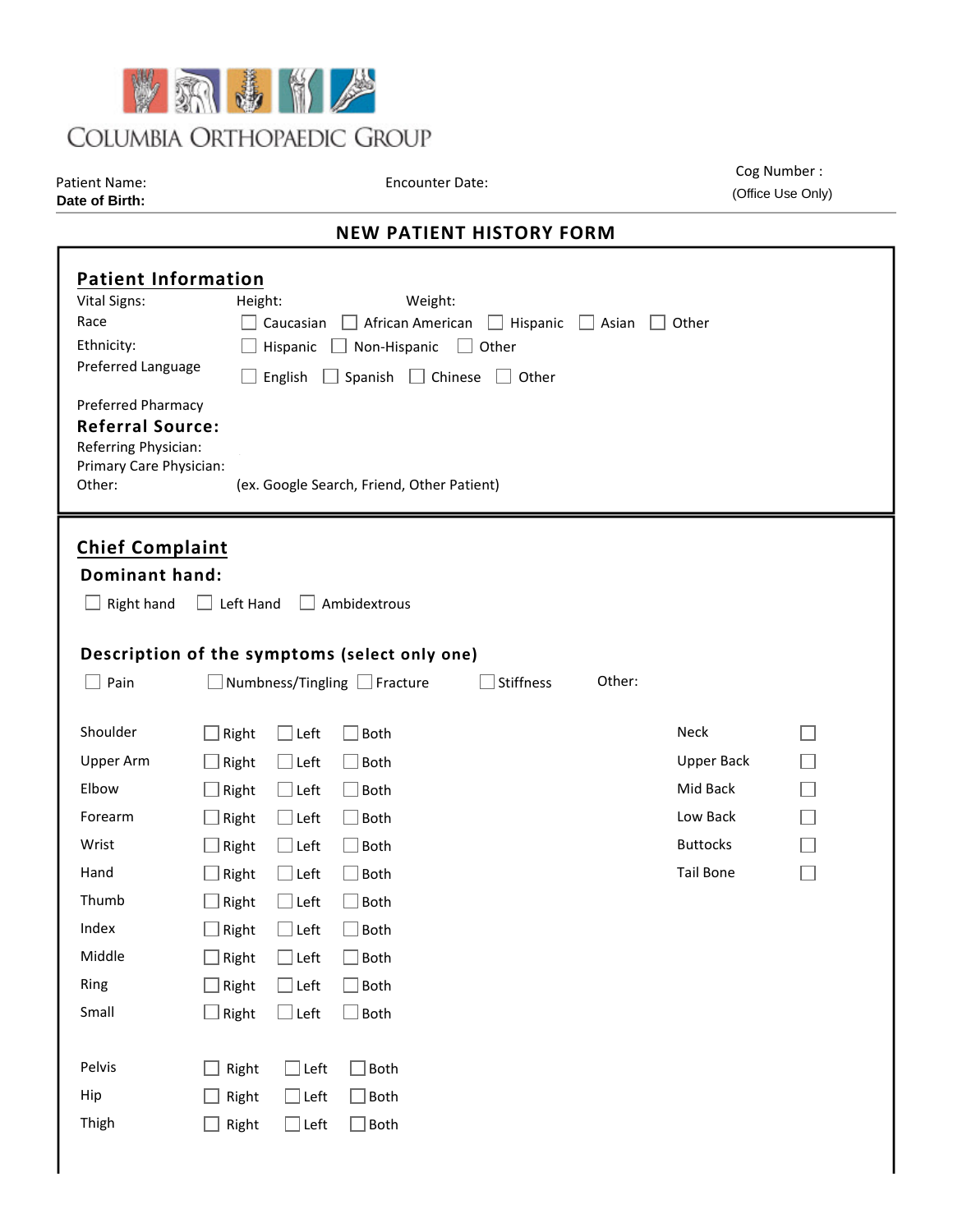| Knee                                                                       | Right          | $\Box$ Left | Both                        |                                                                                |  |
|----------------------------------------------------------------------------|----------------|-------------|-----------------------------|--------------------------------------------------------------------------------|--|
| Lower Leg                                                                  | Right          | $\Box$ Left | $\exists$ Both              |                                                                                |  |
| Ankle                                                                      | Right          | $\Box$ Left | $\Box$ Both                 |                                                                                |  |
| Foot                                                                       | Right          | $\Box$ Left | $\Box$ Both                 |                                                                                |  |
| <b>Great Toe</b>                                                           | Right          | $\Box$ Left | $\Box$ Both                 |                                                                                |  |
| 2nd Digit                                                                  | Right          | $\Box$ Left | $\Box$ Both                 |                                                                                |  |
| 3rd Digit                                                                  | Right          | $\Box$ Left | $\Box$ Both                 |                                                                                |  |
| 4th Digit                                                                  | Right          | $\Box$ Left | $\Box$ Both                 |                                                                                |  |
| 5th Digit                                                                  | Right          | $\Box$ Left | $\Box$ Both                 |                                                                                |  |
|                                                                            |                |             |                             |                                                                                |  |
|                                                                            |                |             |                             |                                                                                |  |
| <b>History of Present Illness</b>                                          |                |             |                             |                                                                                |  |
|                                                                            |                |             |                             | 1. Is your problem the result of an injury or accident?                        |  |
| $\Box$ No injury                                                           | $\Box$ Injury  |             |                             | Injury at Work $\Box$ Auto Accident $\Box$ Sport Injury                        |  |
|                                                                            |                |             |                             |                                                                                |  |
|                                                                            |                |             |                             |                                                                                |  |
|                                                                            |                |             |                             | 2. Have you had a problem like this before? $\Box$ Yes $\Box$ No               |  |
|                                                                            |                |             |                             |                                                                                |  |
|                                                                            |                |             |                             | <b>3. Have you been seen in ER for current complaint?</b> $\Box$ Yes $\Box$ No |  |
|                                                                            |                |             |                             |                                                                                |  |
| 4. Rate your level of pain today (10 being the most pain).                 |                |             |                             |                                                                                |  |
| $0 \cup 1 \cup 2 \cup 3 \cup 4 \cup 5 \cup 6 \cup 7 \cup 8 \cup 9 \cup 10$ |                |             |                             |                                                                                |  |
|                                                                            |                |             |                             |                                                                                |  |
| 5. Do the symptoms wake you from your sleep? $\square$ Yes<br>$\Box$ No    |                |             |                             |                                                                                |  |
| 6. Please describe the symptoms.                                           |                |             |                             |                                                                                |  |
| Sharp                                                                      | Dull           |             | Stabbing                    | Throbbing                                                                      |  |
|                                                                            |                |             |                             |                                                                                |  |
| $\Box$ Aching                                                              | <b>Burning</b> |             | Shooting                    |                                                                                |  |
| 7. What is the timing of the symptoms?                                     |                |             |                             |                                                                                |  |
| $\Box$ Constant                                                            |                |             | Intermittent (comes & goes) |                                                                                |  |
|                                                                            |                |             |                             |                                                                                |  |
| 8. Is the problem getting better or worse?                                 |                |             |                             |                                                                                |  |
| Getting better $\Box$ Getting worse $\Box$ Unchanged                       |                |             |                             |                                                                                |  |
|                                                                            |                |             |                             |                                                                                |  |
| 9. What makes the symptoms worse?                                          |                |             |                             |                                                                                |  |
| Squatting                                                                  | Kneeling       |             | Sitting                     | Bending                                                                        |  |
|                                                                            |                |             |                             |                                                                                |  |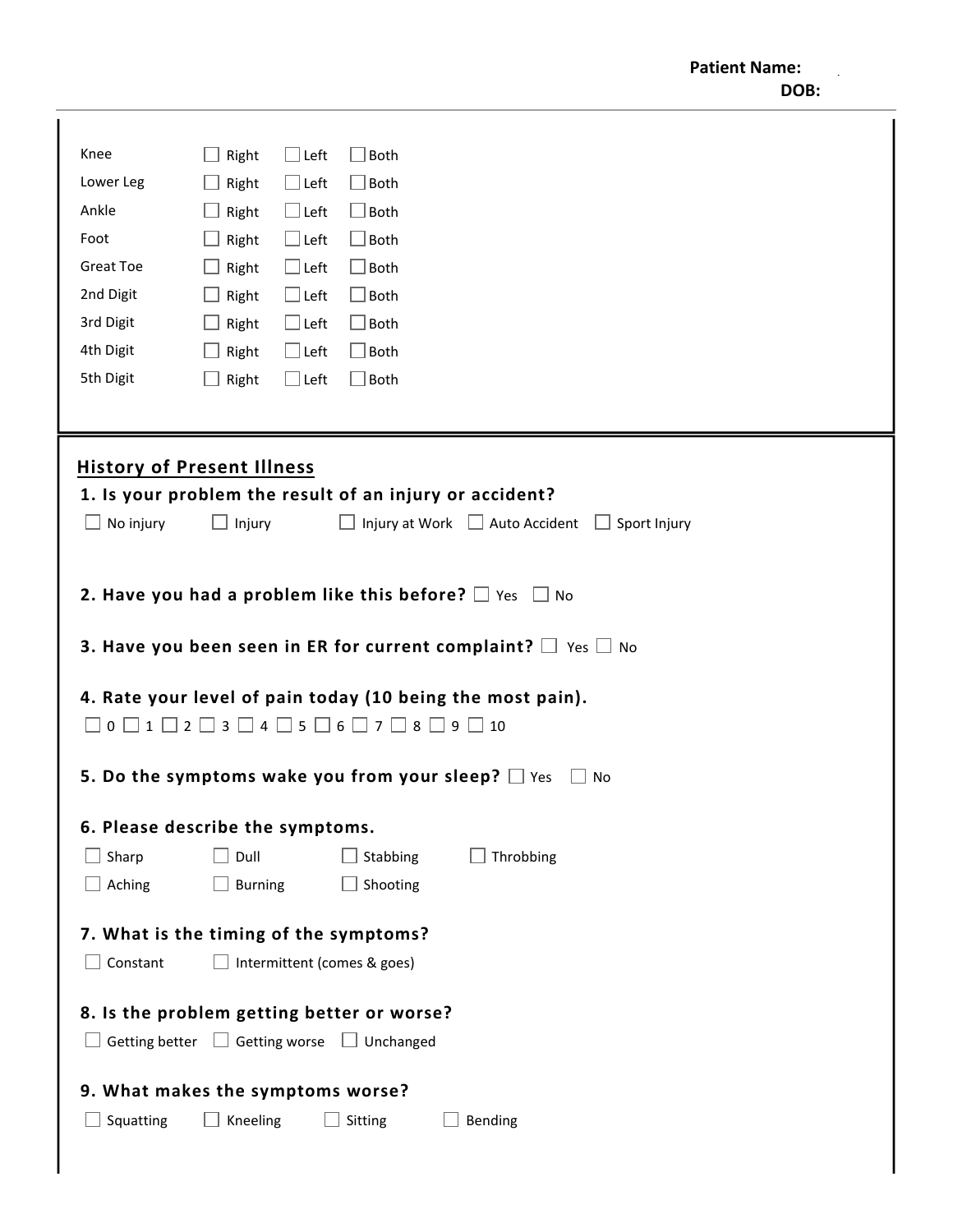| <b>Stairs</b><br>Standing<br>Gripping                                                                                                                                            | Twisting<br>Walking<br>Lifting | Moving<br>Athletics<br><b>Reaching Overhead</b> | Running<br>Lying in Bed                                      |  |
|----------------------------------------------------------------------------------------------------------------------------------------------------------------------------------|--------------------------------|-------------------------------------------------|--------------------------------------------------------------|--|
|                                                                                                                                                                                  |                                |                                                 | 10. Are there any other symptoms associated to this problem: |  |
| Redness                                                                                                                                                                          | <b>Bruising</b>                | Swelling                                        | <b>Numbness</b>                                              |  |
| Stiffness                                                                                                                                                                        | Limping                        | Clicking                                        | Locking                                                      |  |
| Popping                                                                                                                                                                          | Tingling                       | Weakness                                        | Giving way                                                   |  |
| Staff ONLY enter History (Please type full sentences)<br>Patient has Radiologic Images at, and<br>Images WERE loaded into Viztek PACS<br>Images WERE NOT loaded into Viztek PACS |                                |                                                 |                                                              |  |

| <b>Prior Treatment / Testing</b>                                                                                            |        |                                                                          |            |           |  |
|-----------------------------------------------------------------------------------------------------------------------------|--------|--------------------------------------------------------------------------|------------|-----------|--|
| Have you had any prior tests for your current problem?                                                                      |        |                                                                          |            |           |  |
| None                                                                                                                        | X-rays | Labs                                                                     | <b>MRI</b> | Dexa Scan |  |
| <b>CAT Scan</b><br><b>Bone Scan</b>                                                                                         |        | Nerve Test (EMG)                                                         | CT/Myelo   |           |  |
|                                                                                                                             |        | Did you have any prior treatments for this problem? $\Box$ Yes $\Box$ No |            |           |  |
| Status of symptoms after treatment (Select only those that<br>Type of treatment:<br>Date treatment was received:<br>apply): |        |                                                                          |            |           |  |
| Ice                                                                                                                         |        | Temporarily Improved $\Box$ Worsened $\Box$                              | Unchanged  |           |  |
| Heat                                                                                                                        |        | Worsened $\Box$<br>Temporarily Improved $\Box$                           | Unchanged  |           |  |
| Rest                                                                                                                        |        | Worsened $\Box$<br>Temporarily Improved $\Box$                           | Unchanged  |           |  |
| NSAIDs (Aleve, Ibuprofen)                                                                                                   |        | Temporarily Improved<br>Worsened                                         | Unchanged  |           |  |
| <b>Muscle Relaxers</b>                                                                                                      |        | Temporarily Improved<br>Worsened                                         | Unchanged  |           |  |
| <b>Pain Medications</b>                                                                                                     |        | Temporarily Improved<br>Worsened                                         | Unchanged  |           |  |
| Chiropractor                                                                                                                |        | Worsened<br>Temporarily Improved $\Box$                                  | Unchanged  |           |  |
| Physical Therapy                                                                                                            |        | Worsened<br>Temporarily Improved                                         | Unchanged  |           |  |
| Home Exercise Program                                                                                                       |        | Temporarily Improved [<br>Worsened                                       | Unchanged  |           |  |
| Surgery                                                                                                                     |        | Temporarily Improved<br>Worsened                                         | Unchanged  |           |  |
| Injections                                                                                                                  |        | Temporarily Improved $\Box$<br>Worsened                                  | Unchanged  |           |  |
| <b>Bracing</b>                                                                                                              |        | Temporarily Improved<br>Worsened                                         | Unchanged  |           |  |
| Tens Unit                                                                                                                   |        | $\Box$ Temporarily Improved $\Box$ Worsened $\Box$                       | Unchanged  |           |  |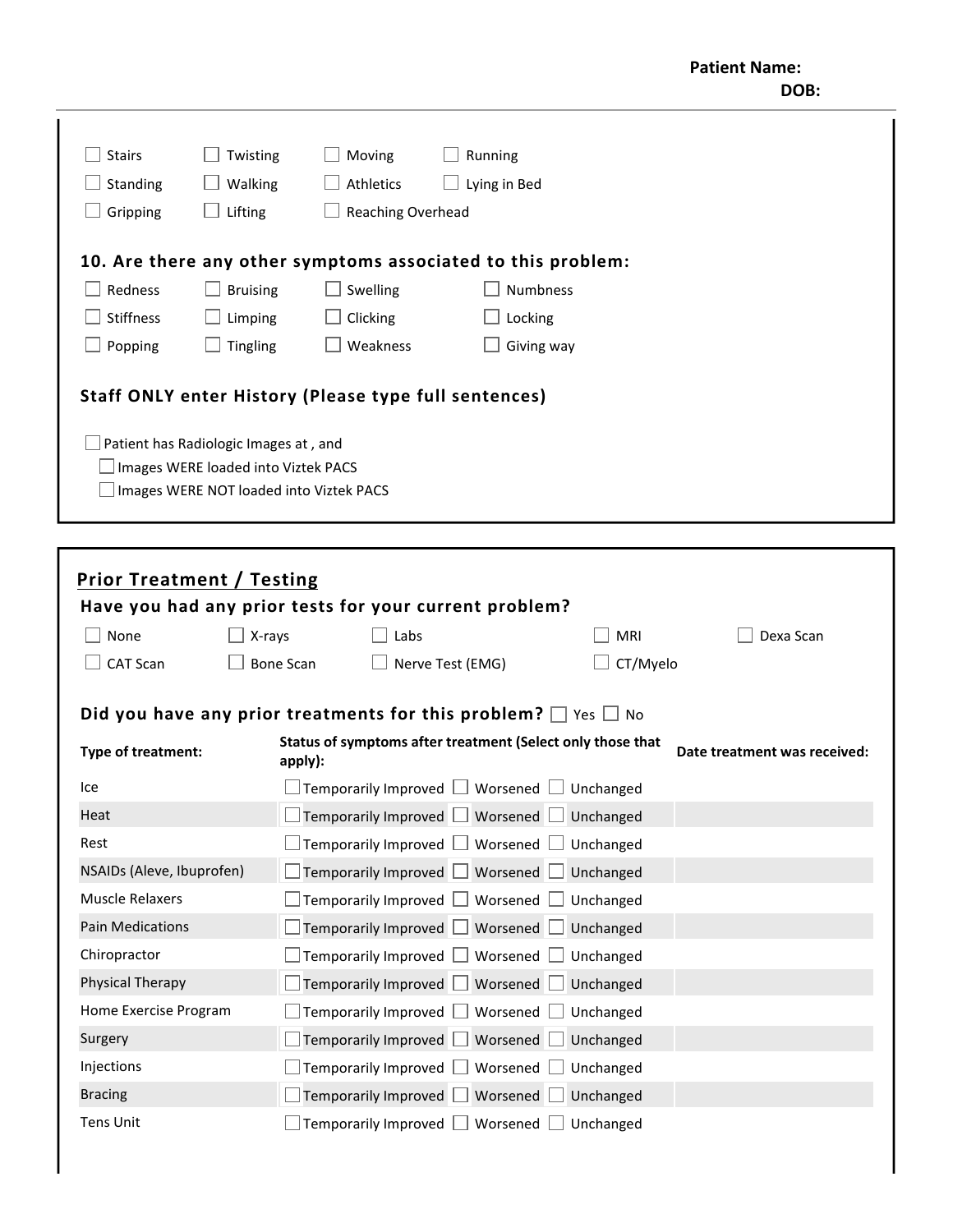## **Patient Name: DOB:**

Other/Comments:

| <b>Past Surgical History</b>                                                              |                                                     |
|-------------------------------------------------------------------------------------------|-----------------------------------------------------|
| <b>None</b><br>Select all previous hospitalizations/surgeries:                            | Year                                                |
| Year<br>Aneurysm (Brain) Surgery                                                          | <b>Orthopedic Surgery:</b>                          |
| Aortic Bypass / Vascular Surgery                                                          | Arthroscopy Knee - Right<br>Arthroscopy Knee - Left |
| Appendectomy                                                                              | Arthroscopy Shoulder - Right                        |
| Cataract (Eye) Surgery                                                                    | Arthroscopy Shoulder - Left                         |
| Cholecystectomy (Gallbladder)                                                             | Carpal Tunnel Release - Right                       |
| <b>Heart Surgery</b>                                                                      | Carpal Tunnel Release - Left                        |
| Hernia Repair                                                                             | Rotator Cuff Repair - Right                         |
| Hysterectomy                                                                              | Rotator Cuff Repair - Left                          |
| LAP Band / Gastric Bypass Surgery                                                         | Total Hip Replacement - Right                       |
| Lumpectomy                                                                                | Total Hip Replacement - Left                        |
| Mastectomy                                                                                | Total Knee Replacement - Right                      |
| Malignancy / Cancer                                                                       | Total Knee Replacement - Left                       |
| <b>Stents</b>                                                                             | Total Shoulder Replacement - Right                  |
| Tonsillectomy                                                                             | Total Shoulder Replacement - Left                   |
| C-Section                                                                                 | Spinal Surgery - Indicate Level:                    |
| Other Surgery:                                                                            | Other Orthopedic Surgery:                           |
|                                                                                           |                                                     |
|                                                                                           |                                                     |
|                                                                                           |                                                     |
|                                                                                           |                                                     |
| <b>Medical Questions</b>                                                                  |                                                     |
| $\Box$ Metal in body<br>Claustrophobic                                                    | Pregnant                                            |
| Use a C PAP<br>Sleep Apnea                                                                | Snores                                              |
| Is the patient taking blood thinners? $\Box$ Yes<br>No                                    |                                                     |
| <b>No</b>                                                                                 |                                                     |
| Have you ever had a blood clot? $\Box$ Yes<br>If yes, please explain: (Ex: left leg 2015) |                                                     |
|                                                                                           |                                                     |
|                                                                                           |                                                     |
| <b>Review of Systems</b>                                                                  |                                                     |
| Please indicate if you experience any of the following symptoms in the last 6             | <b>Comments</b>                                     |
| $\Box$ NO TO ALL<br>months?                                                               |                                                     |
| 1) GI<br>Heartburn<br>Nausea, Vomiting                                                    | <b>NONE</b><br><b>Blood in Stool</b>                |
| <b>Heat or Cold</b><br>2) ENDO<br>Fever                                                   | $\Box$<br><b>Night Sweats</b>                       |
| Intolerance<br>3) CON                                                                     |                                                     |
| Weight Loss<br>Loss of Appetite<br>4) EYE<br>Double Vision<br><b>Blurred Vision</b>       | Fatigue<br><b>Vision Loss</b><br>$\mathcal{L}$      |
| 5) ENT<br><b>Hearing Loss</b><br>Hoarseness                                               | <b>Trouble Swallowing</b>                           |
| Headache                                                                                  |                                                     |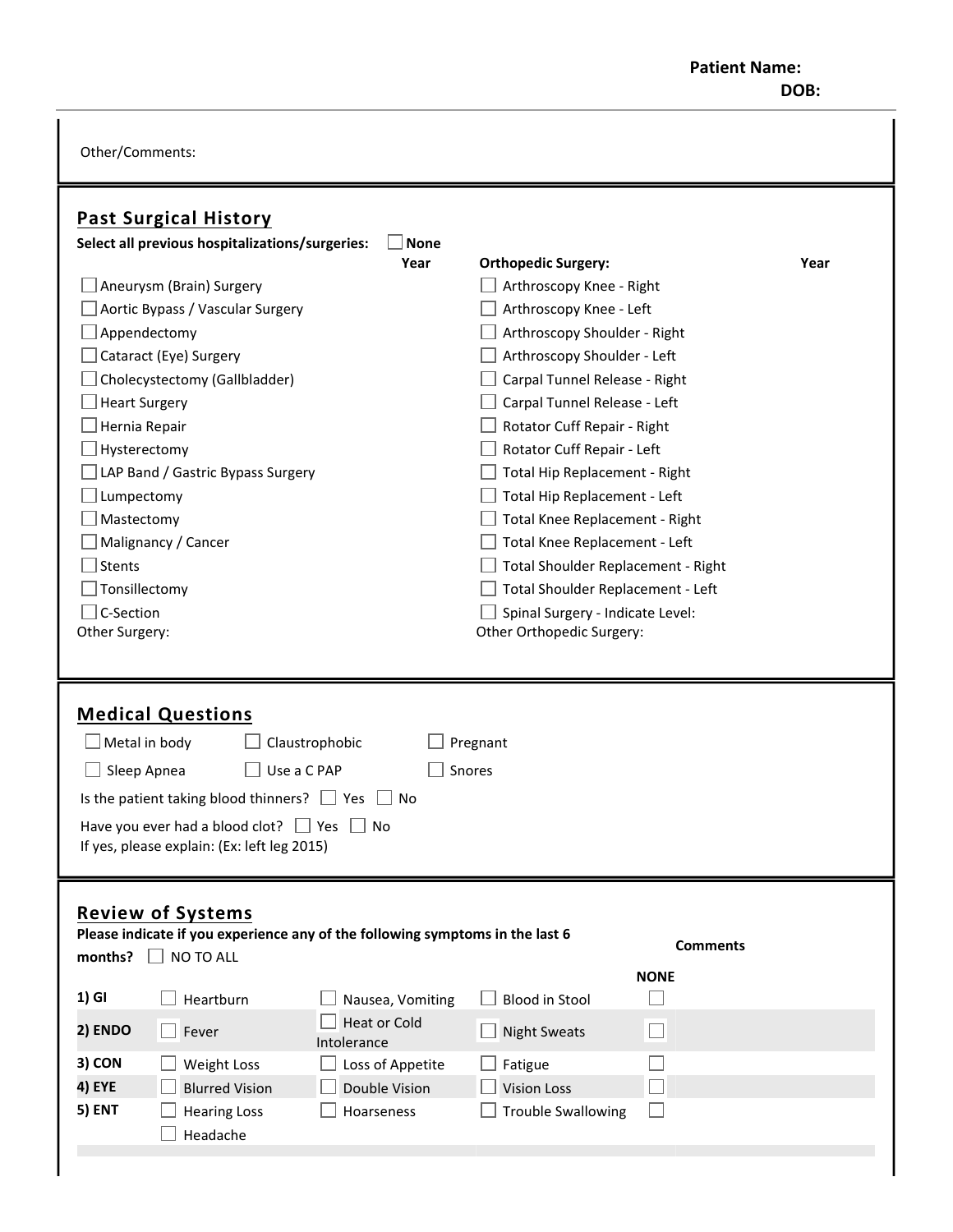**Patient Name: DOB:** 

| 6) CARDIO                                                                                                                                 | <b>Chest Pain</b>                                                                                                                                                                         | Palpitations              |                                                    | T.                                                                                                                                               |                                                                                    |
|-------------------------------------------------------------------------------------------------------------------------------------------|-------------------------------------------------------------------------------------------------------------------------------------------------------------------------------------------|---------------------------|----------------------------------------------------|--------------------------------------------------------------------------------------------------------------------------------------------------|------------------------------------------------------------------------------------|
| 7) LUNGS                                                                                                                                  | Chronic Cough                                                                                                                                                                             | Pneumonia                 |                                                    | Shortness of Breath                                                                                                                              |                                                                                    |
| 8) GU                                                                                                                                     | <b>Painful Urination</b>                                                                                                                                                                  | <b>Blood in Urine</b>     |                                                    | $\Box$<br><b>Kidney Problems</b>                                                                                                                 |                                                                                    |
| 9) SKIN                                                                                                                                   | <b>Frequent Rashes</b>                                                                                                                                                                    | <b>Skin Ulcers</b>        | Lumps                                              |                                                                                                                                                  |                                                                                    |
|                                                                                                                                           | Psoriasis                                                                                                                                                                                 | Wounds Slow to<br>Heal    |                                                    |                                                                                                                                                  |                                                                                    |
| 10) NEURO                                                                                                                                 | <b>Frequent Falls</b>                                                                                                                                                                     | Loss of Coordination      |                                                    | $\Box$<br><b>Gait Abnormality</b>                                                                                                                |                                                                                    |
|                                                                                                                                           | Change in bowel                                                                                                                                                                           | Change in bladder         |                                                    | <b>Dizziness</b>                                                                                                                                 |                                                                                    |
| 11) PSYCH                                                                                                                                 | Depression/Anxiety                                                                                                                                                                        | Drug/Alcohol<br>Addiction |                                                    | $\Box$<br>Sleep Disorder                                                                                                                         |                                                                                    |
| 12) HEM                                                                                                                                   | <b>Easy Bleeding</b>                                                                                                                                                                      | <b>Easy Bruising</b>      | Anemia                                             |                                                                                                                                                  |                                                                                    |
| <b>Father:</b><br>Mother:                                                                                                                 | <b>FAMILY HISTORY</b><br>Have any direct relatives had any of the following disorders? $\Box$<br>None<br><b>Bleeding Problems</b><br>Stroke<br>Other:<br>None<br><b>Bleeding Problems</b> | Epilepsy<br>Epilepsy      | <b>Diabetes</b><br>Osteoporosis<br><b>Diabetes</b> | NO TO ALL<br><b>Heart Disease</b><br><b>Connective Tissue</b><br><b>Rheumatoid Arthritis</b><br><b>Heart Disease</b><br><b>Connective Tissue</b> | Hypertension<br>Muscular Dystrophy<br>Cancer<br>Hypertension<br>Muscular Dystrophy |
|                                                                                                                                           | Stroke<br>Other:                                                                                                                                                                          |                           | Osteoporosis                                       | <b>Rheumatoid Arthritis</b>                                                                                                                      | Cancer                                                                             |
| Sibling:                                                                                                                                  | None                                                                                                                                                                                      | <b>Diabetes</b>           |                                                    | <b>Heart Disease</b>                                                                                                                             | Hypertension                                                                       |
|                                                                                                                                           | <b>Bleeding Problems</b>                                                                                                                                                                  | Epilepsy                  |                                                    | <b>Connective Tissue</b>                                                                                                                         | Muscular Dystrophy                                                                 |
|                                                                                                                                           | Stroke                                                                                                                                                                                    |                           | Osteoporosis                                       | <b>Rheumatoid Arthritis</b>                                                                                                                      | Cancer                                                                             |
|                                                                                                                                           | Other:                                                                                                                                                                                    |                           |                                                    |                                                                                                                                                  |                                                                                    |
|                                                                                                                                           |                                                                                                                                                                                           |                           |                                                    |                                                                                                                                                  |                                                                                    |
| <b>SOCIAL HISTORY</b><br><b>1. Do you use Tobacco?</b> $\Box$ Daily $\Box$ Occasionally $\Box$ Former $\Box$ Never $\Box$ Unknown         |                                                                                                                                                                                           |                           |                                                    |                                                                                                                                                  |                                                                                    |
| Details:<br><b>2. Do you drink alcohol?</b> $\Box$ Daily $\Box$ Occasionally $\Box$ Rarely $\Box$ Never                                   |                                                                                                                                                                                           |                           |                                                    |                                                                                                                                                  |                                                                                    |
| <b>3. Marital History:</b> $\Box$ Married $\Box$ Single $\Box$ Divorced $\Box$ Widowed<br>$\Box$ Life Partner $\Box$ Legally<br>Separated |                                                                                                                                                                                           |                           |                                                    |                                                                                                                                                  |                                                                                    |
| 4. Are you currently working? $\Box$ Yes $\Box$ No $\Box$ Retired<br>$\Box$ Disabled                                                      |                                                                                                                                                                                           |                           |                                                    |                                                                                                                                                  |                                                                                    |